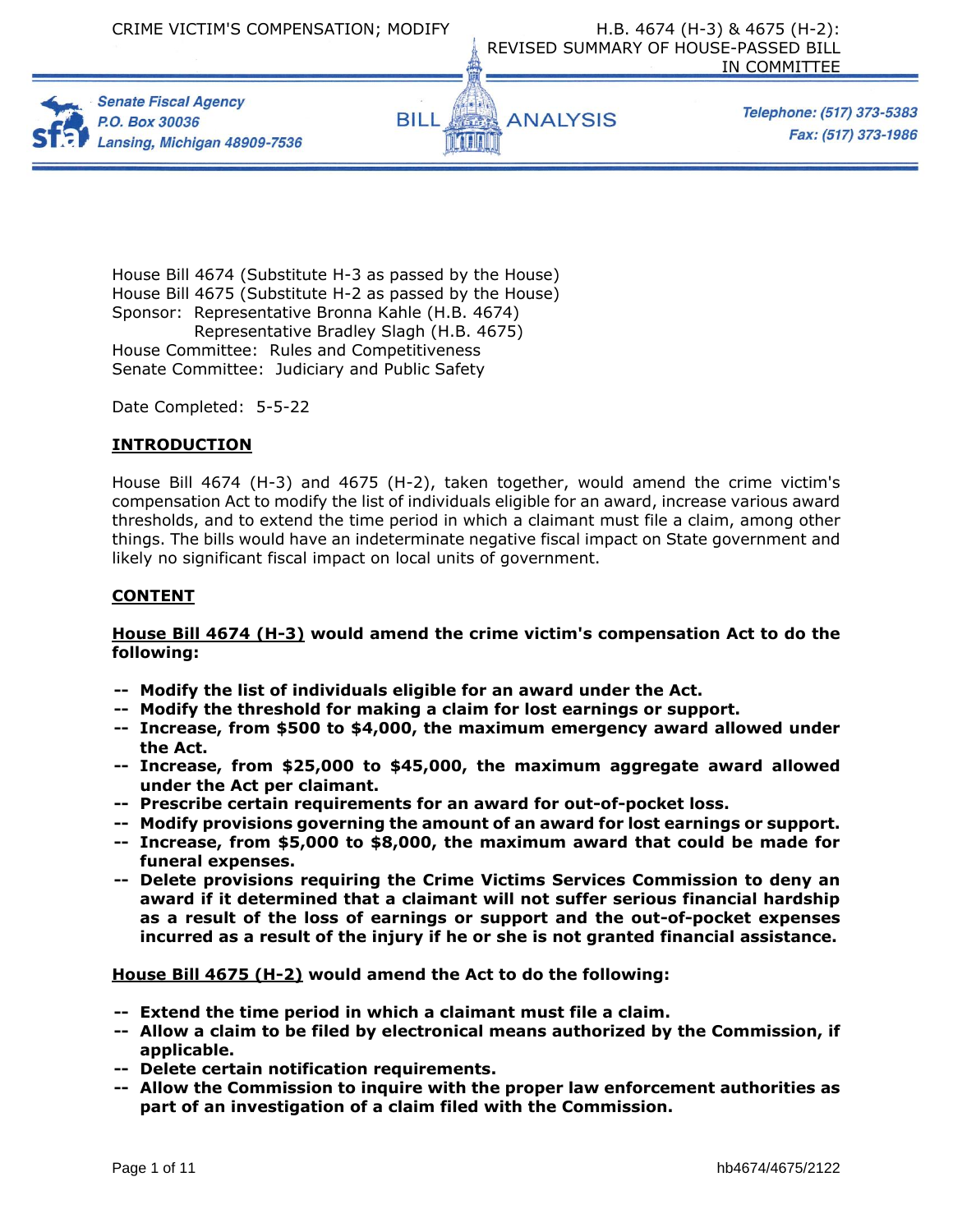- **-- Modify provisions requiring the Commission to not grant an award unless an investigation of the claim verifies certain facts.**
- **-- Modify provisions prescribing how an award must be paid.**

Each bill would take effect 450 days after its enactment and would apply to claims submitted on or after its effective date.

## **House Bill 4674 (H-3)**

## Definitions

The Act defines "crime" as an act that is one of the following:

- -- A crime under the laws of Michigan or the United States that causes an injury within Michigan.
- -- An act committed in another state that if committed in Michigan would constitute a crime under the laws of Michigan or the US, that causes an injury within Michigan or that causes an injury to a Michigan resident within a state that does not have a victim compensation program eligible for funding from the Victims of Crime Act.
- -- An act of international terrorism as defined in 18 USC 2331, committed outside the territorial jurisdiction of the US that causes an injury to a Michigan resident.

Under the bill, the term, instead, would mean an act that is one of the following:

- -- A crime committed under the laws of Michigan, the US, or a Federally recognized tribe in Michigan that causes actual bodily harm, including pregnancy or death, or that poses a reasonably perceived or actual threat of injury or death within Michigan.
- -- An act committed in another state that if committed in the State would constitute a crime under the laws of Michigan, the US, or a Federally recognized tribe in Michigan, that causes actual bodily harm, including pregnancy or death, or that poses a reasonably perceived or actual threat of injury or death within Michigan or that causes actual bodily harm, including pregnancy or death, to a Michigan resident or that poses a reasonably perceived or actual threat of injury or death to a Michigan resident within a state that does not have a victim compensation program eligible for funding from the Federal Victims of Crime Act.
- -- An act of international terrorism as that term is defined in 18 USC 2331, committed outside the territorial jurisdiction of the US that causes actual bodily harm, including pregnancy or death, to a Michigan resident or that poses a reasonably perceived or actual threat of injury or death.

(Under 18 USC 2331, "international terrorism" means activities that a) involve violent acts or acts dangerous to human life that are a violation of the criminal laws of the US or of any state, or that would be a criminal violation if committed within the jurisdiction of the US or of any state; b) appear to be intended to intimidate or coerce a civilian population, to influence the policy of a government by intimidation or coercion, or to affect the conduct of a government by mass destruction, assassination, or kidnapping; and c) occur primarily outside the territorial jurisdiction of the US, or transcend national boundaries in terms of the means by which they are accomplished, the people they appear intended to intimidate or coerce, or the local in which their perpetrators operate or seek asylum.)

The Act defines "intervenor" as a person who goes to the aid of one who has become a victim of a crime and who suffers personal physical injury. "Victim" means a person who suffers a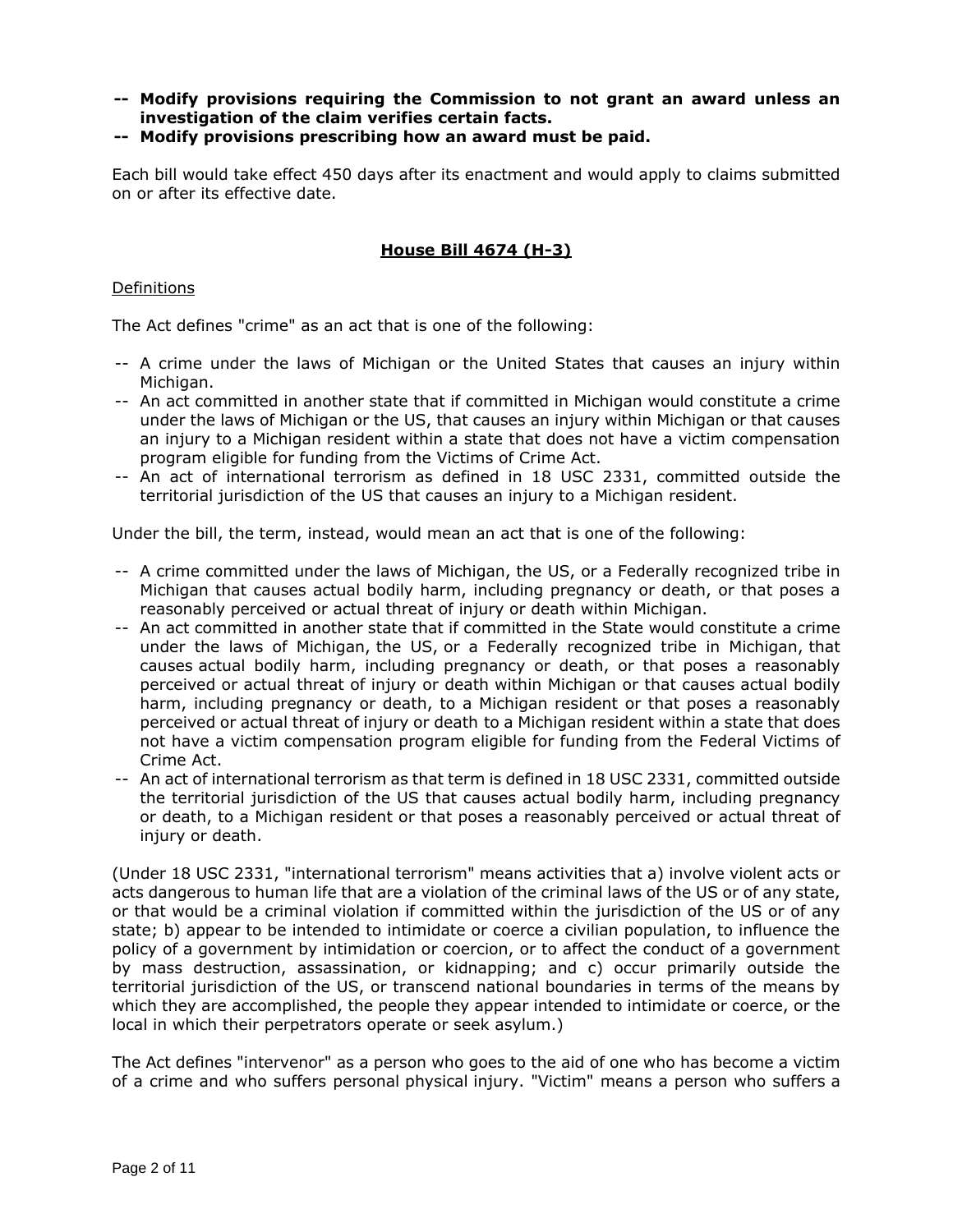personal physical injury as a direct result of a crime. The bill would delete "physical" from the definitions of intervenor and victim.

Under the Act, "personal physical injury" means actual bodily harm and includes pregnancy. The bill would delete this definition. Instead, under the bill, "personal injury" would mean either of the following injuries:

- -- Actual bodily harm, including pregnancy or death.
- -- Psychological, mental, or emotional injury resulting from a reasonably perceived or actual threat of injury or death.

The bill would define "dependent" as an individual principally dependent on another for support.

"Victim services organization" would mean an organization or agency that has a documented history of providing services to address issues arising from victimization to victims or to family members or household members of victims.

The bill would delete the definitions of "out-of-pocket loss" and "replacement services".

#### Eligibility for Awards

Generally, the Act allows specified individuals to be paid for out-of-pocket expenses, such as medical costs, lost earnings, funeral expenses, or psychological counseling, and lost earnings sustained as a result of a crime.

Section 4 of the Act specifies that the following people are eligible for awards under the Act:

- -- A victim or an intervenor of a crime.
- -- A surviving spouse, parent, grandparent, child, sibling, or grandchild of a victim of a crime who died as a direct result of the crime.
- -- A surviving person related to the victim by blood or affinity, a guardian, personal representative, or member of the same household as the victim.
- -- A health care provider seeking payment under Section 5a.

(Under Section 5a, a health care provider is eligible to be paid for certain sexual assault medical forensic examinations.)

A person is not eligible to receive an award if he or she is criminally responsible for the crime or an accomplice to the crime. (This would remain the same under the bill.)

Instead, under the bill, except as otherwise provided, the following individuals would be eligible for awards:

- -- Under Section 4(1)(a), a victim or an intervenor of a crime.
- -- Under Section 4(1)(b), any of the following individuals: a) an individual who was related to a victim or intervenor by blood or affinity to the second degree, including a child born after the victim's or intervenor's death; b) an individual who was in a dating relationship with the victim or intervenor at the time of the crime; c) an adult who was physically or mentally incapacitated, if the victim or intervenor were a guardian of or a primary caregiver to the adult; d) a minor, if the victim or intervenor were a guardian or primary caregiver to the minor; e) the guardian of or primary caregiver to a victim or intervenor, if the victim or intervenor were a minor or was an adult who was physically or mentally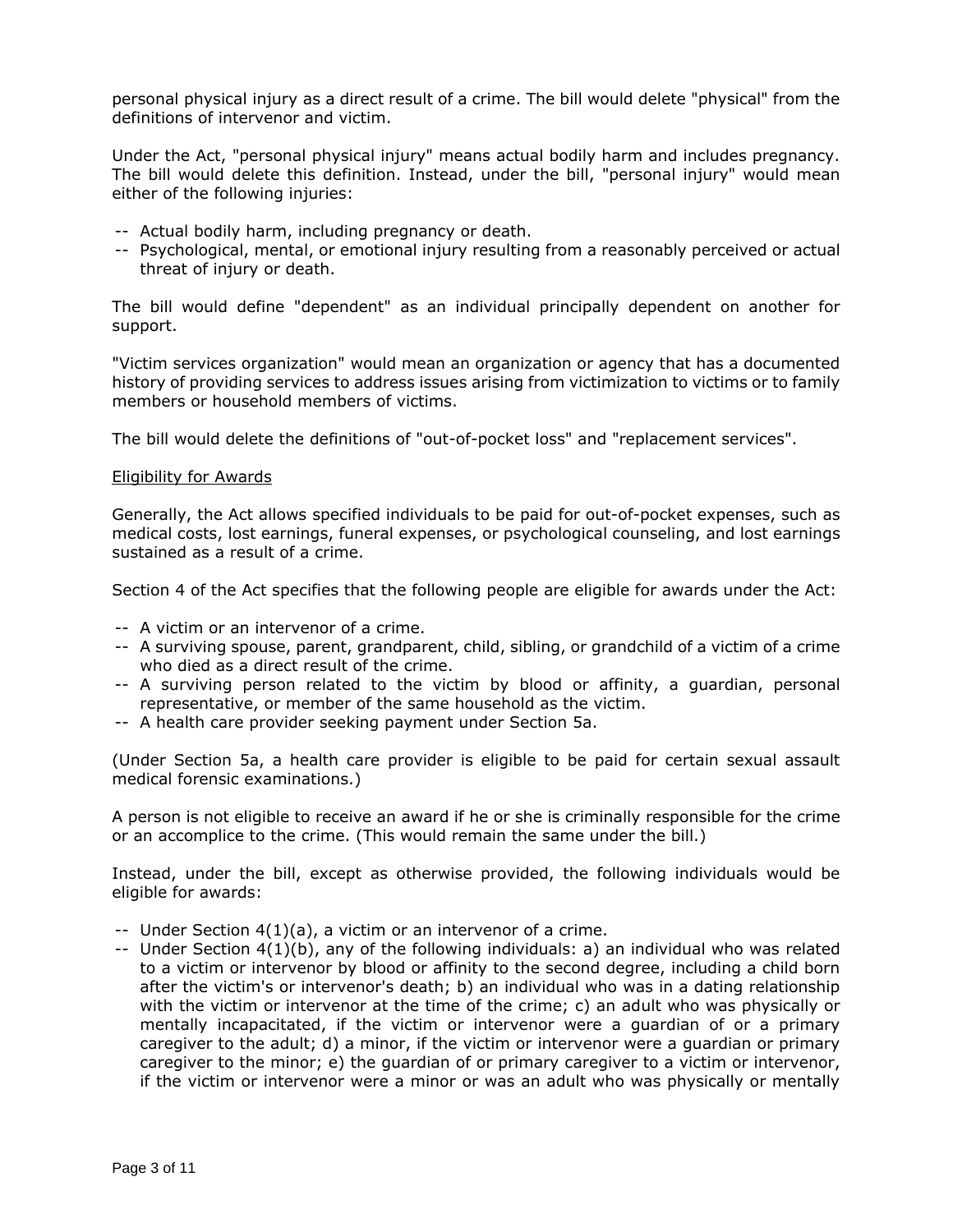incapacitated and a dependent; and f) an individual who was a guardian of or primary caregiver to a victim or intervenor when the victim or intervenor was a minor.

- -- Under Section 4(1)(c), an individual who legally assumed the obligation or voluntarily paid funeral or burial expenses of a victim who died as a result of a crime.
- -- Under Section 4(1)(d), a health care provider seeking payment under Section 5a.
- $-$  Under Section  $4(1)(e)$ , an individual who was a household member at the time the crime occurred.
- $-$  Under Section  $4(1)(f)$  an individual who was a household member before the time the crime occurred for a period of at least two years and who was related to the victim or intervenor by blood or affinity.
- -- Under Section  $4(1)(g)$ , a dependent who suffered loss of support as a result of the death of a victim or intervenor who died as a result of the crime.

"Dating relationship" would mean frequent, intimate associations primarily characterized by the expectation of affectional involvement. The term does not include a casual relationship or an ordinary fraternization between two individuals in a business or social context.

"Household member" would mean an individual who resides in the same dwelling unit as a victim or intervenor.

Under the Act, an award may not be made on a claim unless the claimant has incurred an out-of-pocket loss of at least \$200, or has lost at least two continuous weeks' earnings or support, but the Commission may waive these limitations if a claimant is required by reason of age or disability. The bill would decrease, from two continuous weeks to five days, the threshold for a claim for earnings or support.

The bill would allow the Commission to require an individual to provide verification or proof of permanent residence to demonstrate he or she was eligible for an award under Section 4(1)(e) or (f), including a lease agreement, utility bill, license registration, document showing the mailing address, pay stub, tax form, or notarized statement.

## Emergency Award

Under the Act, if it appears that a claim is one with respect to which an award probably will be made and undue hardship will result to the claimant if immediate payment is not made, the Commission may make an emergency award to the claimant pending a final decision in the case. The amount of an emergency award may not exceed \$500 and must be deducted from the final award made to the claimant. The excess of the amount of an emergency award over the amount of the final award, if any, must be repaid by the claimant to the Commission.

The bill would increase the maximum emergency award allowed under the Act to \$4,000.

Also, the Commission would have to provide a procedure for a claimant to request an emergency award. Promptly after receiving an application or request for an emergency award, the Commission would have to determine whether to grant an emergency award. If the Commission determined to grant an emergency award, the award would have to be issued to the claimant promptly.

## Amount of Award

Out-of-Pocket Losses. The Act specifies that, except for a claim under Section 5a, an award made under the Act must be an amount not more than an out-of-pocket loss, including indebtedness reasonably incurred for medical or other services necessary as a result of the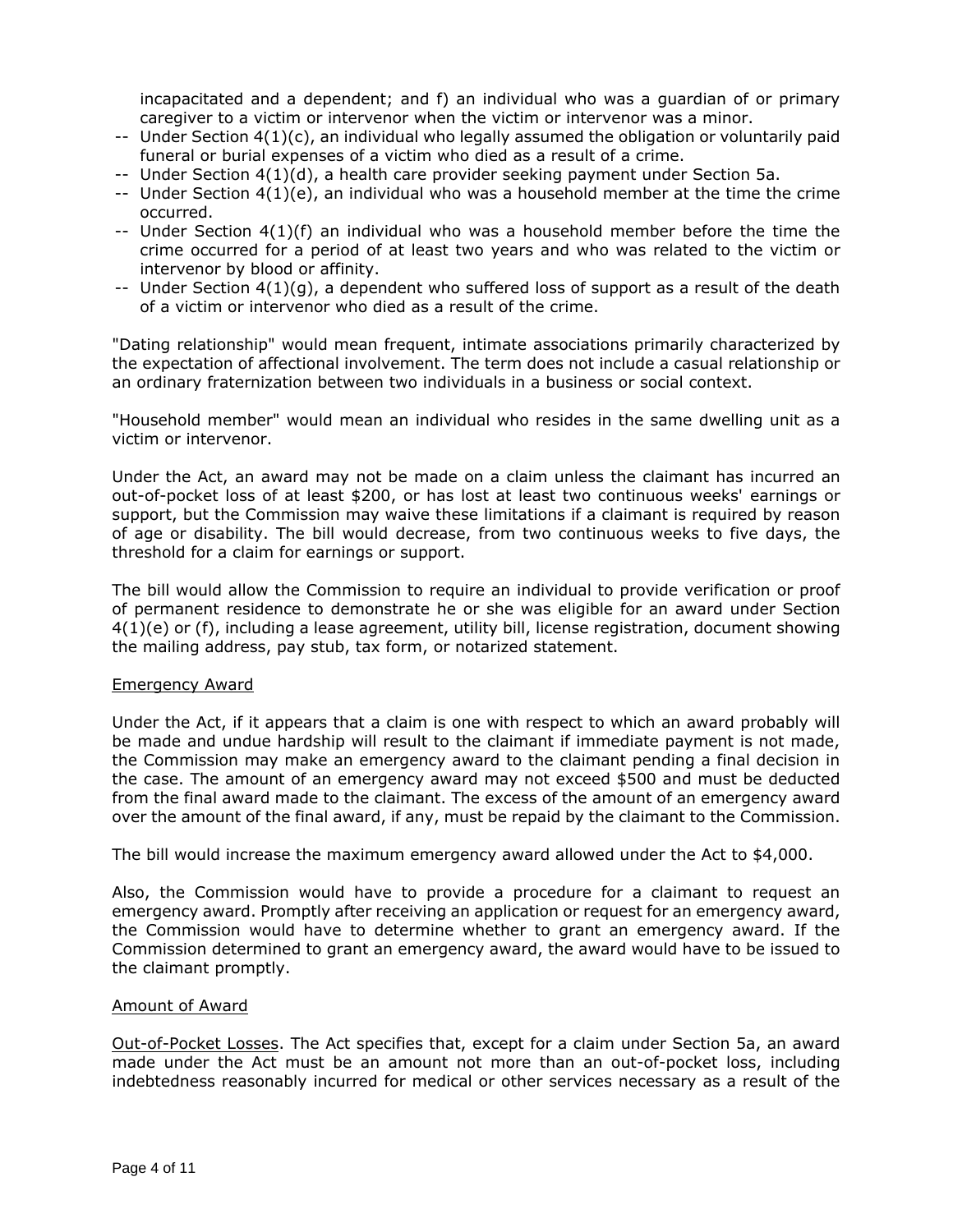injury upon which the claim is based, together with loss of earnings or support resulting from the injury. The aggregate award under the Act may not exceed \$25,000.00 per claimant.

The bill would increase the maximum aggregate award allowed under the Act to \$45,000 per claimant.

Unless reduced under the Act, an award made for an out-of-pocket loss would have to be in an amount equal to unreimbursed and unreimbursable expenses or indebtedness related to the crime and reasonably incurred for any of the following:

- -- Medical care for the victim or intervenor.
- -- Psychological or grief counseling for an individual eligible for an award under the bill, except for a health care provider seeking payment under Section 5a.
- -- Reasonable expenses for temporary or permanent relocation for an individual listed in Section 4(1)(a) or (e), or if the victim were deceased, for an individual listed in Section  $4(1)(b)$ , (e), or (f).
- -- Replacement services for homemaking tasks, child care, and other services previously performed by an individual listed in Section  $4(1)(a)$ , (b), (e), or (f), that, because of the victim's injury, or the claimant's attendance at a victim services organization to receive services related to the crime, would have to be performed temporarily or permanently by another person.
- -- Transportation expenses for the purpose of an individual listed in Section  $4(1)(a)$ , or if the victim or intervenor were deceased, for a person listed in Section  $4(1)(b)$ , (e), or (f), to access services from a victim services organization, medical care, or mental health care, or to attend the funeral of a victim or intervenor.
- -- Reasonable costs up to \$1,000 per residence for installing, increasing, or replacing residential security, which could include installing a home security device or system; replacing or repairing windows or locks; or increasing the number of locks, at either the residence of the victim or an intervenor of the crime or, if the crime scene were located at the residence of an individual listed in Section  $4(1)(b)$ , (e), or (f), at that residence.
- -- Accessibility or rehabilitative equipment or devices for either of the following: a) for equipment or devices that a victim or intervenor needed because of an injury caused by the crime, including modifications necessary to make a residence or vehicle accessible for a victim or intervenor or b) replacement equipment or devices that a victim or intervenor needed because the equipment or device was damaged in the course of a crime.
- -- Nonmedical remedial treatment rendered to the victim or intervenor in accordance with a recognized religious method of healing.
- -- If the crime scene were located at the residence of, or a motor vehicle owned or leased by, an individual listed in Section  $4(1)(a)$ , (b), (e), or (f), the crime scene cleanup services resulting from a crime for that residence or vehicle after crime scene cleanup was permitted by the investigating law enforcement agency, in a maximum amount of \$5,000 per crime scene.
- -- Replacement costs up to \$250 for clothing or bedding of an individual listed in Section  $4(1)(a)$ , (b), (e), or (f), that was held as evidence of a crime.
- -- Funeral expenses.
- -- Other services necessary for the victim or intervenor.

"Other services necessary" would mean recognized medical treatment, convalescent aids, supplies, and other equipment needed by the victim because of physical incapacity sustained as a direct result of the crime.

An award for reasonable expenses for temporary or permanent relocation could be made only if the claimant were relocating to protect his or her physical safety or emotional or financial well-being as a result of the crime and, unless good cause was shown, was relocating within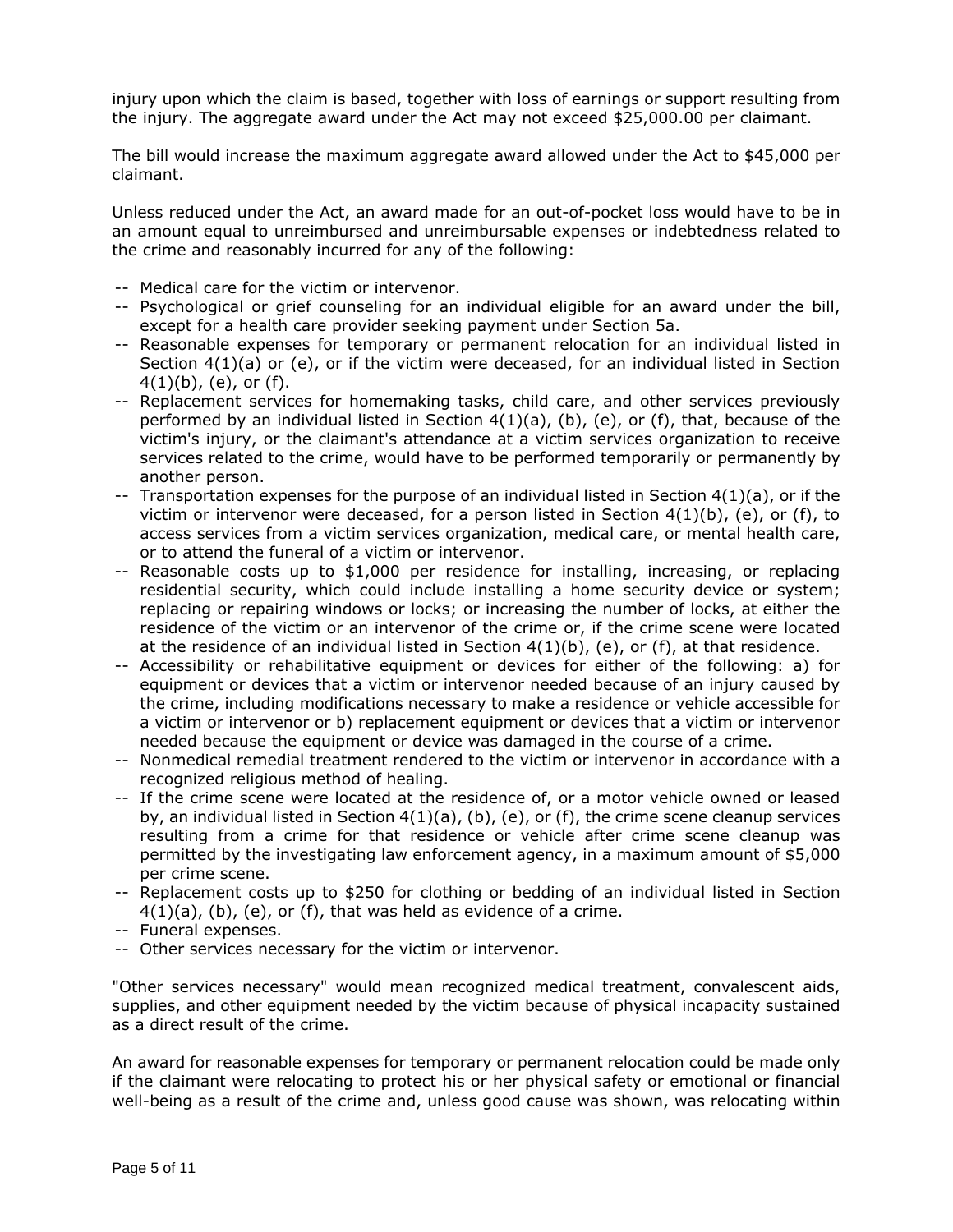one year of the date the crime occurred, or of the date the claimant was threatened by a change in circumstance or by an indicator of danger. An award for expenses could not exceed \$3,800 per claimant. Eligible relocation expenses would include all of the following:

- -- Moving expenses, including costs to rent a truck, travel, and for moving services.
- -- Costs for temporary lodging for up to 30 days.
- -- The first month of rent, a security deposit, and the costs to start utilities in the dwelling unit to which the claimant relocated.

The Commission could require the claimant to provide a signed rental agreement to verify these expenses.

An award for transportation expenses could not exceed the following aggregate amounts per claimant:

- -- \$1,000, if the expense were for travel of a distance of up to 50 miles each way from the claimant's residence.
- -- \$5,000, if the expense were for travel that met one or more of the following: a) if the travel were a distance of up to 50 miles from the claimant's residence each way and was to and from a health care provider, mental health professional as that term is defined in the Mental Health Code, or health facility or agency that rendered a specific treatment or care that was not available within 50 miles of the claimant's residence or b) if the travel were a distance of not less than 50 miles from the claimant's residence each way and was to and from a funeral for a deceased victim or intervenor.

(Under the Mental Health Code, "mental health professional" means an individual who is trained and experienced in the area of mental illness or developmental disabilities and who is one of the following:

- -- A physician.
- -- A psychologist.
- -- A registered professional nurse.
- -- A licensed master's social worker.
- -- A licensed professional counselor.
- -- A marriage and family therapist.)

Loss of Earning or Support. The Act specifies that unless reduced under the Act, an award made for loss of earnings or support must be in an amount equal to the actual loss sustained. An award may not exceed \$350 for each week of lost earnings or support. Instead, under the bill, unless reduced under the Act, an award for loss of support would have to be in an amount equal to the actual loss sustained. An award could not exceed \$1,000 for each week of lost support.

Also, under the bill, unless reduced under the Act, an award made for loss of earnings would have to be in an amount equal to the actual loss sustained. An award could not exceed \$1,000 for each week of lost earnings. A claimant could be awarded for loss of earnings for lost wages as a result of the crime, including in the following circumstances:

-- A victim or intervenor, the parent, guardian, or primary caregiver of a victim or intervenor, or if the victim or intervenor is deceased, a claimant who was listed in Section  $4(1)(b)$  or (e), for not attending work due to any of the following: a) seeking medical attention for or recovery from an injury caused by the crime.; b) obtaining psychological counseling or obtaining services from a victim services organization; or c) providing care or assistance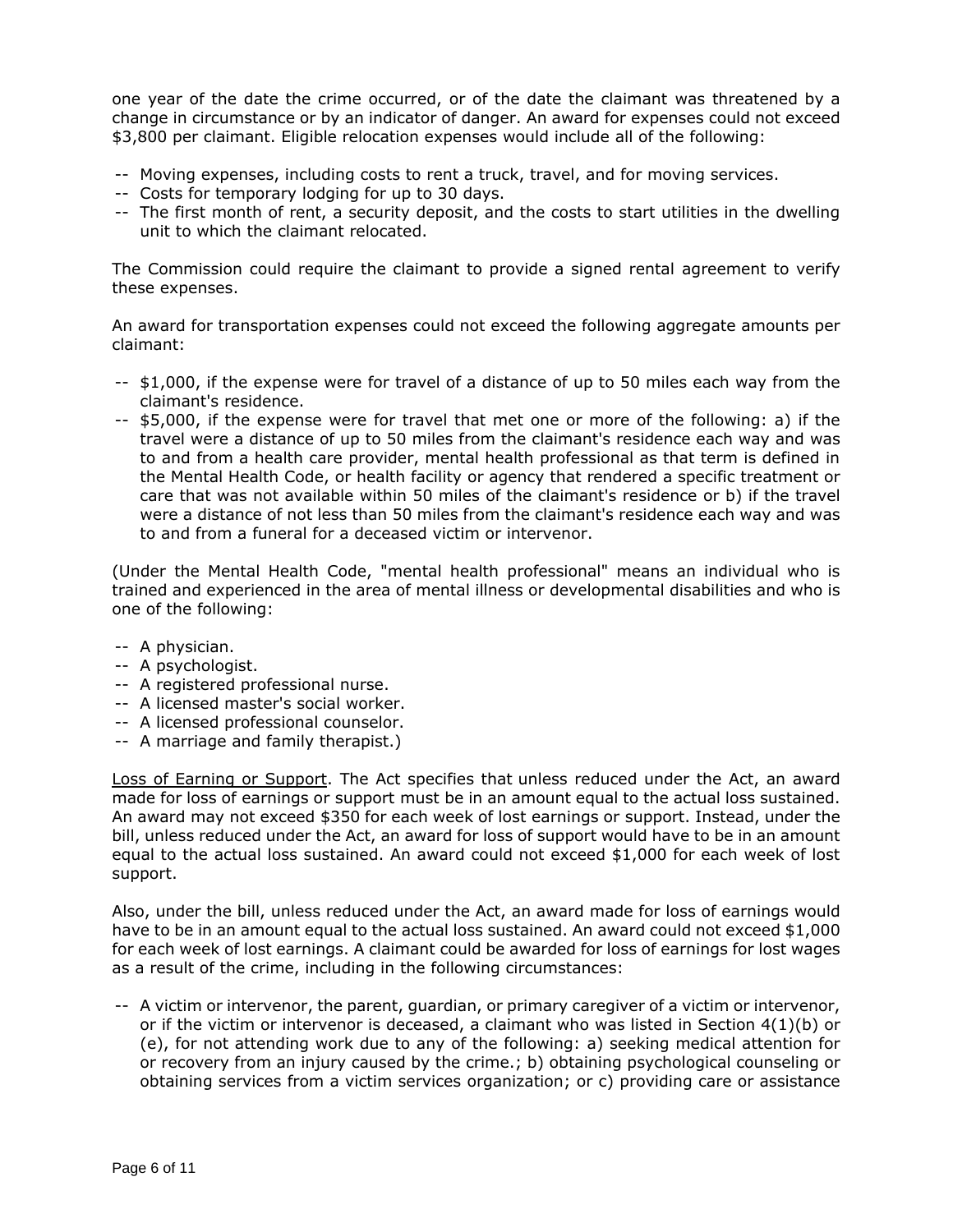to a victim or claimant in recovering from injuries caused by the crime or in obtaining psychological counseling or services from a victim services organization.

-- If the victim or intervenor were deceased and a claimant was listed in Section  $4(1)(b)$ , (e), or (f), wage loss for bereavement leave to attend the funeral or alternative to a funeral of the deceased victim or intervenor, to make arrangements necessitated by the death of the deceased victim or intervenor, or for a period of grieving the death of the deceased victim or intervenor, up to \$2,000, if the claimant were listed in Section  $4(1)(b)$  or (e), or up to \$1,000, if the claimant were listed in Section 4(1)(f).

Funeral Expenses. The Act prohibits an award made for funeral expenses, including burial expenses, from exceeding \$5,000 for each victim. An award for funeral expenses may not exceed an additional \$500 for each of the following services:

- -- Grief counseling for the victim's spouse, children, parents, siblings, grandparents, and grandchildren.
- -- Crime scene cleanup services after crime scene cleanup is permitted by the investigating law enforcement agency, if the crime scene is located at the residence of the victim or of a person eligible for an award under Section 4(1)(b).

Instead, under the bill, unless reduced under the Act, an award made for funeral expenses would have to be in an amount equal to unreimbursed and unreimbursable expenses or indebtedness incurred for burial expenses, transporting the victim's body, and other costs for the funeral service or alternative to funeral service, and could not exceed \$8,000 for each victim. An award for funeral expenses could not exceed an additional \$500 for a grave marker for each victim.

Psychological or Grief Counseling. Under the Act, an award for psychological counseling may not exceed 35 hourly sessions per victim or intervenor. The award may include up to eight family sessions that include any of the victim's or intervenor's spouse, children, parents, or siblings who are not criminally responsible for or an accomplice to the crime. The maximum hourly reimbursement rate may not exceed \$80 per hourly session for a therapist or counselor licensed or registered to practice in Michigan, except that the maximum hourly reimbursement rate may not exceed \$125 per hourly session for a psychologist or physician licensed to practice in Michigan.

The bill instead specifies that, an award for psychological or grief counseling could not exceed 35 hourly sessions per individual listed in Section 4(1)(a), (b), (c), (e), (f), of (g) who required psychological counseling as a result of the crime or grief counseling in connection with the death of the victim or intervenor. The award could include up to 20 family sessions that included an individual who was not criminally responsible for or an accomplice to the crime, and who was related to the victim or intervenor by blood or affinity to the second degree, the guardian or primary caregiver of a minor victim, or an individual listed in Section  $4(1)(e)$ . The bill would retain the maximum hourly rates currently prescribed in the Act.

## Reduction of an Award

The Act requires an award to be reduced by the amount of one or more of the following payments received or to be received as a result of the injury:

- -- From or on behalf of the person who committed the crime.
- -- From insurance, but not including disability or death benefits paid or to be paid to a peace officer or a corrections officer on account of injuries sustained in the course of employment.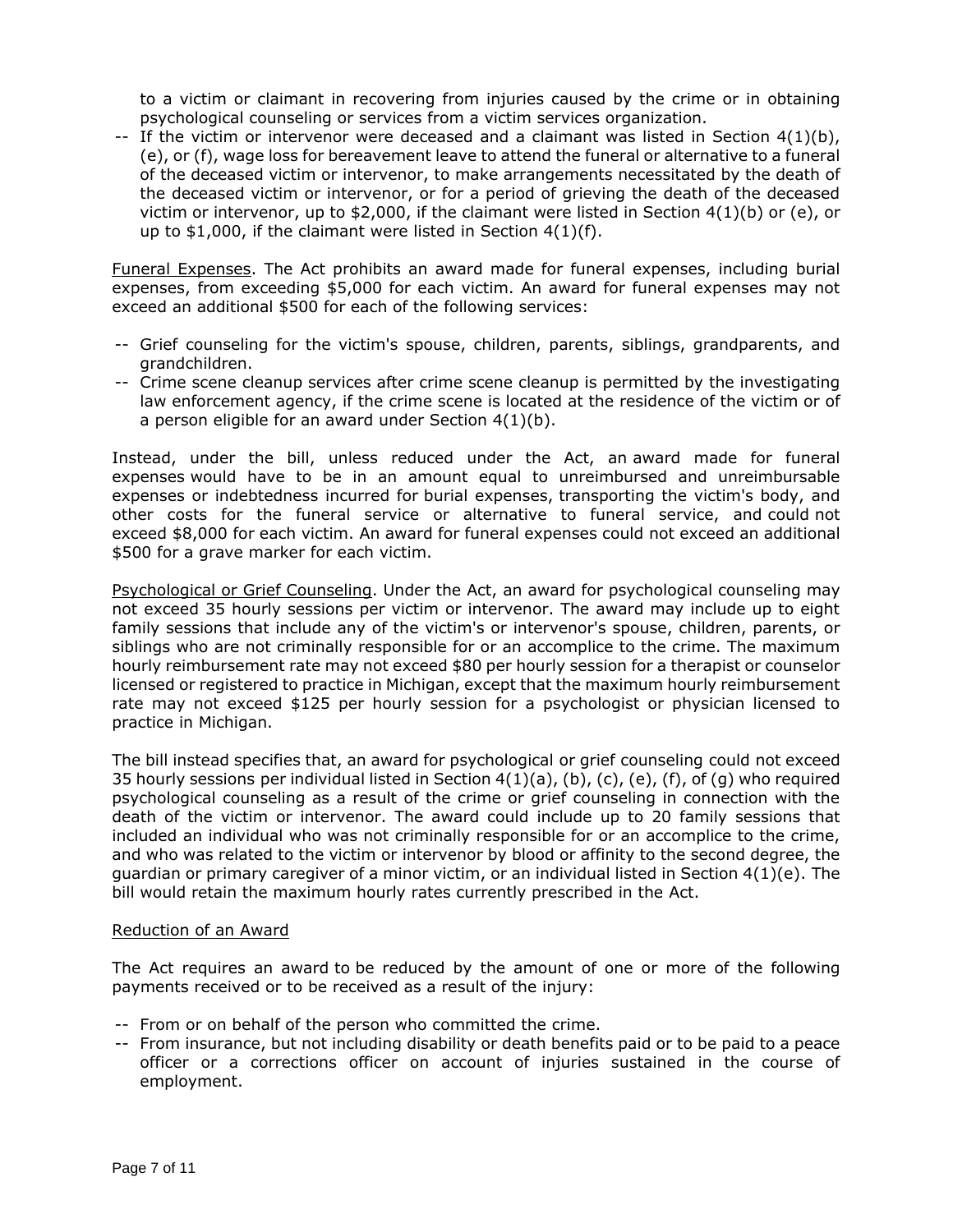- -- From public funds, but not including disability or death benefits paid or to be paid to a peace officer or a corrections officer on account of injuries sustained in the course of employment.
- -- From an emergency award.

In making a determination on a claim filed by a person, except for a health care provider seeking payment under Section 5a, the Commission must determine whether the victim's misconduct contributed to his or her injury and must reduce the amount of the award or reject the claim altogether. Under the bill, this provision would apply to a claim filed by an individual listed in Section  $4(1)(a)$ , (b), (c), (e), (f), or (q).

The Act specifies that, except for a claim under Section 5a, if the Commission finds that the claimant will not suffer serious financial hardship as a result of the loss of earnings or support and the out-of-pocket expenses incurred as a result of the injury if he or she is not granted financial assistance, the Commission must deny the award. In determining the serious financial hardship, the Commission must consider all of the financial resources of the claimant. The bill would delete these provisions.

Under the bill, if a claimant received a payment from the person who committed the crime, from insurance, or from public funds, as indicated above, for an expense for which the claimant received an award, the claimant would have to reimburse the Commission to the extent the total amount he or she received exceeded the actual loss he or she experienced for that expense.

#### **Applicability**

The bill would apply claims submitted on or after the bill's effective date.

# **House Bill 4675 (H-2)**

## Filing a Claim

Under the Act, a claim may be filed by the person eligible to receive an award or, if the person is a minor, by his or her parent or guardian. The bill also would allow a claim to be filed by a personal representative of the person eligible to receive an award.

The Act requires, except as otherwise provided, a claimant to file a claim within one year after the crime upon which the claim is based occurred, except as follows:

- -- If police records show that a victim of first-, second-, or third-degree criminal sexual conduct (CSC) was less than 18 years of age at the time the crime occurred and that the victim reported the crime before attaining 19 years of age, a claim based on that crime may be filed by a person eligible to claim an award under the Act, except for a health care provider seeking payment under Section 5a, within one year after the crime was reported.
- -- A claim may be filed within one year after the discovery by a law enforcement agency that injuries previously determined to be accidental, of unknown origin, or resulting from natural causes, were incurred as a result of the crime.

Instead under the bill, except as otherwise provided, a claimant would have to file a claim within *five* years after the crime upon which the claim was based occurred, except as follows:

-- If either of the following applied, a claim based on first-, second-, or third-degree CSC could be filed by a claimant within five years after it was reported: a) police records showed the victim of the crime was less than 18 years of age at the time the crime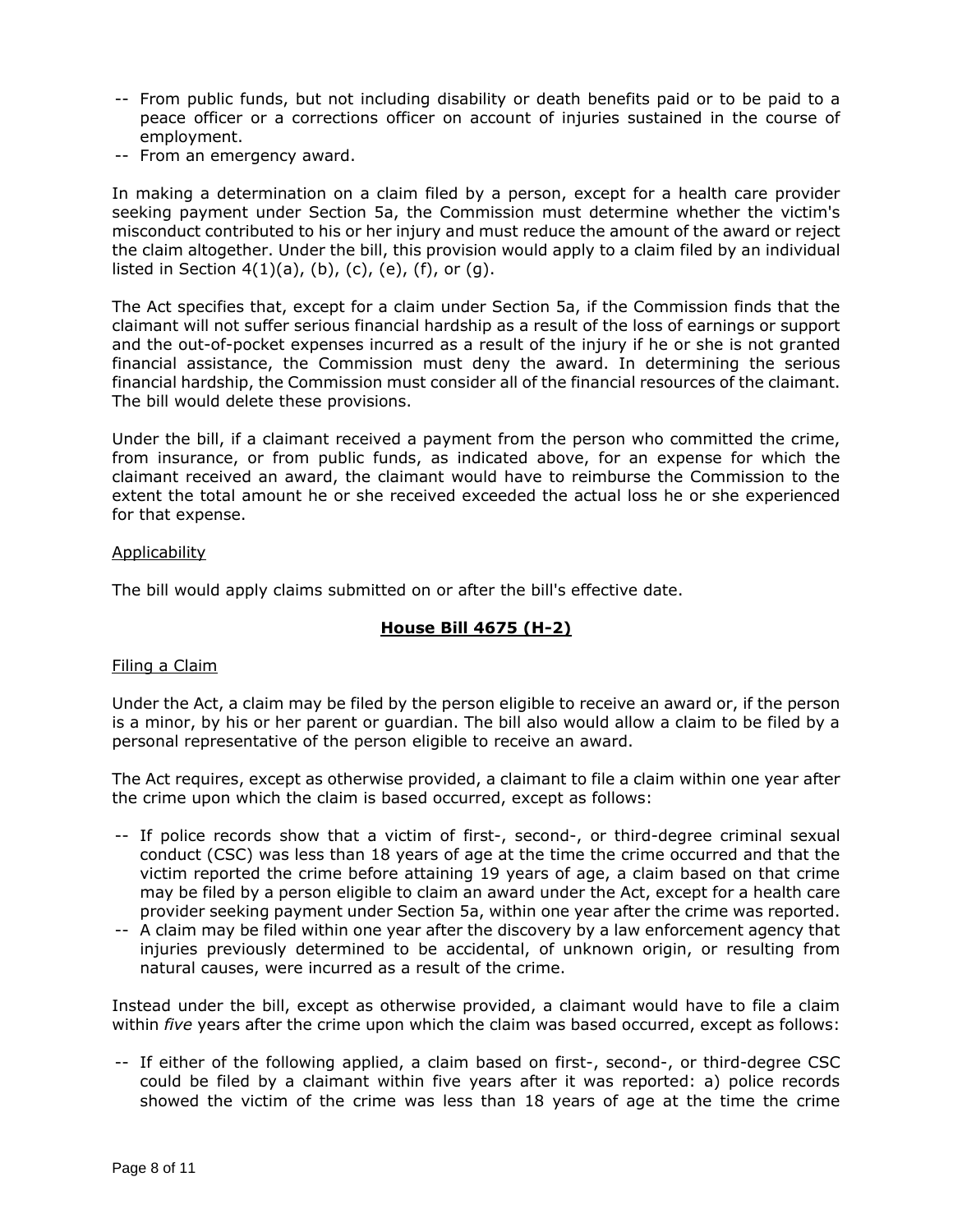occurred and the victim reported the crime before attaining 28 years of age or b) police records showed the victim of the crime was less than 18 years of age at the time the crime occurred, the victim reported the crime before attaining 28 years of age, and the claimant showed that there was good cause for the delay in reporting the crime.

-- A claim could be filed within *five* years after the discovery by a law enforcement agency that injuries previously determined to be accidental, of unknown origin, or resulting from natural causes, were incurred as a result of the crime.

The bill would require an application for an award under the Act to be made on a form approved by the Commission.

The Act requires a claim to be filed in the Commission's office in person or by mail. Under the bill, a claim also could be filed by electronic means authorized by the Commission, if available.

The Act requires the Commission to accept for filing a claim that is submitted by a person who is eligible, and which alleges the jurisdictional requirements set forth in the Act, and meets the requirements as to form as approved by the Commission. Under the bill, if the Commission received sufficient documentation to make a determination on whether to grant an award for at least one expense or loss submitted as part of a claim, the Commission would have to promptly make a determination on whether to grant an award for each expense or loss for which it had received sufficient documentation to make that determination. The Commission could not require as a condition of making a determination or award that a claimant submit sufficient documentation for all losses and expenses that would be submitted as part of a claim. After receiving sufficient documentation for any additional eligible expense or loss that was part of a claim, the Commission would have to make a determination regarding that expense or loss.

Upon filing of a claim by a person eligible for an award under the Act, except for a health care provider seeking payment under Section 5a, the Commission must promptly notify the prosecuting attorney of the county in which the crime is alleged to have occurred. If, within 20 days after the notification, the prosecuting attorney advises the Commission that a criminal prosecution is pending upon the same alleged crime and requests that action by the Commission be deferred, the Commission must defer the proceedings until the criminal prosecution is concluded. When the criminal prosecution is concluded, the prosecuting attorney must notify the Commission promptly. These provisions do not prohibit the Commission from granting emergency awards or from paying a health care provider under Section 5a. The bill would delete these provisions.

The bill would allow the Commission to inquire with the proper law enforcement authorities, including the prosecuting attorney of the county in which the crime was alleged to have occurred, as part of an investigation of a claim filed with the Commission.

#### Verification of Facts

Under the Act, the Commission may not grant an award unless the investigation of the claim verifies the following facts:

- -- A crime was committed.
- -- The crime directly resulted in personal physical injury to, or death of, the victim.
- -- That the crime did not occur while the victim was confined in a Federal, State, or local correctional facility.
- -- Police records show that the crime was promptly reported to the proper authorities.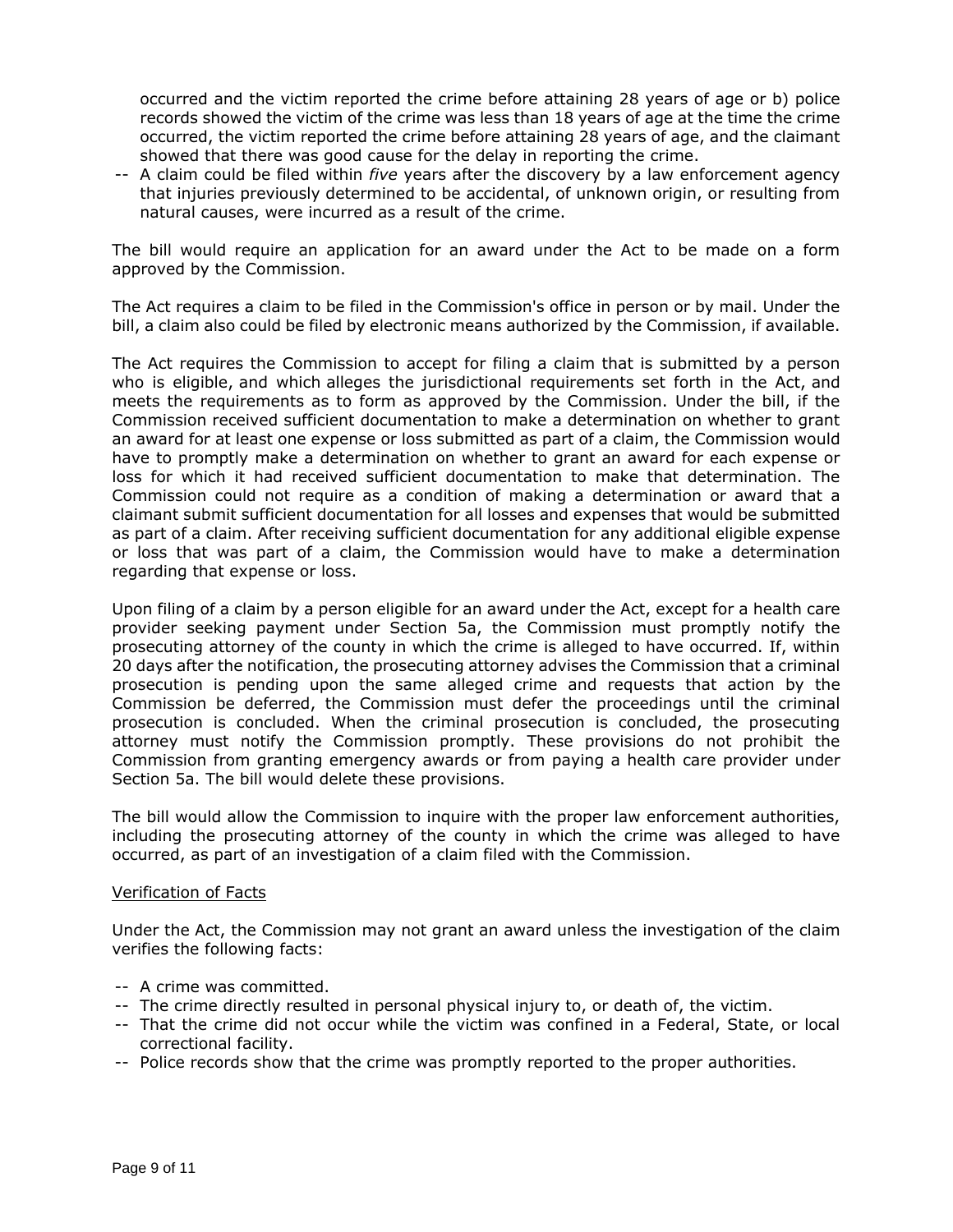An award may not be made if the police records show that the report was made more than 48 hours after the occurrence of the crime unless any of the following circumstances apply:

- -- The crime was CSC committed against a victim who was less than 18 years of age at the time of the occurrence and the crime was reported before the victim attained 19 years of age.
- -- The Commission, for good cause shown, finds the delay was justified.
- -- The Commission is making a payment under Section 5a.

Instead, under the bill, the Commission could not grant an award unless the investigation of the claim verified the following facts:

- -- A crime was committed.
- -- The crime directly resulted in injury to the victim or intervenor.
- -- Police records showed that the crime was promptly reported to the proper authorities.
- -- That the crime did not occur while the victim was confined in a Federal, State, or local correctional facility.

#### Payment of Award

The Act requires that an award be paid in a lump sum, except that in the case of death or protracted disability**,** the Commission may specify that the award must provide for periodic payments to compensate for loss of earnings or support. An award made pursuant to the Act may not be subject to execution or attachment other than for expenses resulting from the injury that is the basis for the claim.

Instead, under the bill, an award for each covered expense or loss would have to be paid in a lump sum, except that for payments to health care providers under Section 5a or in the case of death or protracted disability, the Commission could specify that the award would have to provide for periodic payments to compensate for out-of-pocket expenses, or loss of earnings or support.

#### Applicability

The bill would apply claims submitted on or after the bill's effective date.

| MCL 18.351 et al. (H.B. 4674) | Legislative Analyst: Stephen Jackson |
|-------------------------------|--------------------------------------|
| 18.355 et al. (H.B. 4675)     |                                      |

#### **FISCAL IMPACT**

The bills would have an indeterminate negative fiscal impact on State government and likely no significant fiscal impact on local units of government.

House Bill 4674 (H-3) would expand the categories of individuals who would be eligible for compensation in the event of a crime. It also would revise the definitions of crime and personal physical injury to include a larger number of acts not included under current law and specify a greater number of expenses eligible as out-of-pocket losses. These changes would make an unknown number of individuals newly eligible to claim compensation from the Crime Victim's Rights Fund. In addition, the bill would increase the aggregate award amount limit from \$25,000 to \$45,000.

House Bill 4675 (H-2) also likely would result in an increase in the number of possible claimants as a result of the proposed expansion of the time period following a crime during